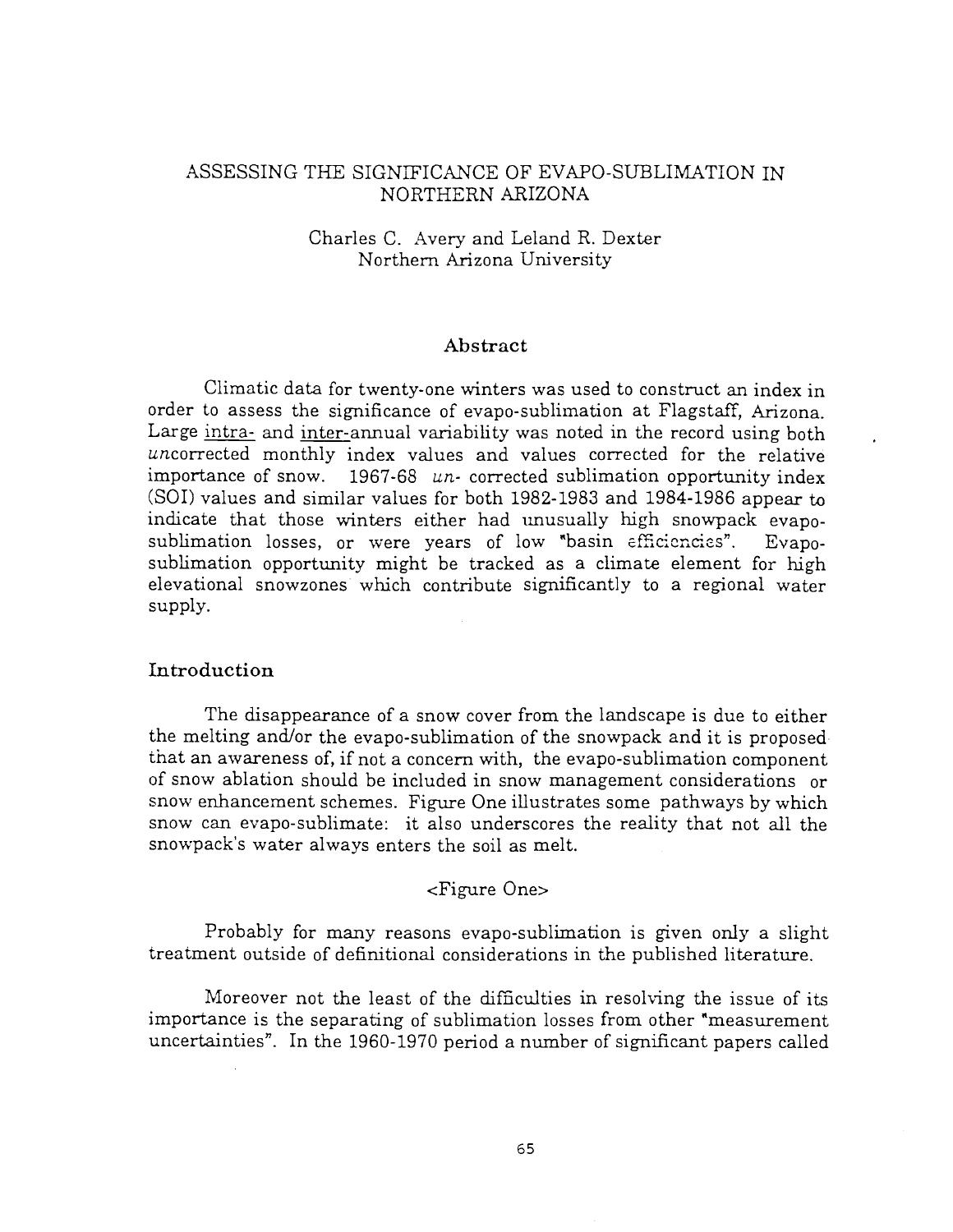for definitive measurements of evapo-sublimation in order to assess its significance to (total) ablation [Schmidt, 1991] but in general most forecasting techniques have been "improved" by the observation that basin efficiencies can be increased as evapo-sublimation losses are reduced and so the direct measurement of factors assumed responsible for evapo-sublimation was proposed [Peak, 1969]: to date no methodology for determing total seasonal sublimation loss has been forthcoming.

A review of published sublimation literature underscores the wide range of importance that has been given this process and therefore a recent effort was made to assess the probable significance of sublimation to snowpack disappearance on northern Arizona watersheds.

### Background

Sublimation is defined as the conversion of a solid substance into its gaseous state. While for many substances the vapor pressure of the solid material is extremely small, others, like water and carbon dioxide, have an appreciable vapor pressure, and, if the vapor is not contained, the solid form can be converted to the gaseous form in a relatively short time. The often-cited "triple-point" expresses that place on the temperature-vapor pressure curve where all three phases can co-exist: for water that point is found at 4.6 millimeters (Hg) pressure and at 0.01 degrees (C) temperature. The process of evapo- sublimation (ie: the conversion of a solid to its vapor phase either directly or through the liquid phase requires that the latent energy needed both for vaporization and for melting be supplied to the surface. As there is uncertainty regarding the partitioning of the energy balance into the fractions for latent energy and for sensible energy at the freezing point it remains unclear whether a sufficiently steep vapor pressure gradient and/or sufficient net radiation is (are) the driving force(s) in this process.

# Objectives & Methods

The objective of this work was to assess the variability and significance of evapo- sublimation to snowpack ablation in northern Arizona. The approach we took for this assessment was to develop a "Sublimation Opportunity Index" based on available archived climatic data for Flagstaff, Arizona. Although indices are imprecise aggregations of assumed factors, their utility is not without recognizable value and wide acceptance (ie: the Palmer Drought Severity Index) and the rational construction of an index may lead to clarifying some otherwise obscure relationships. We determined to construct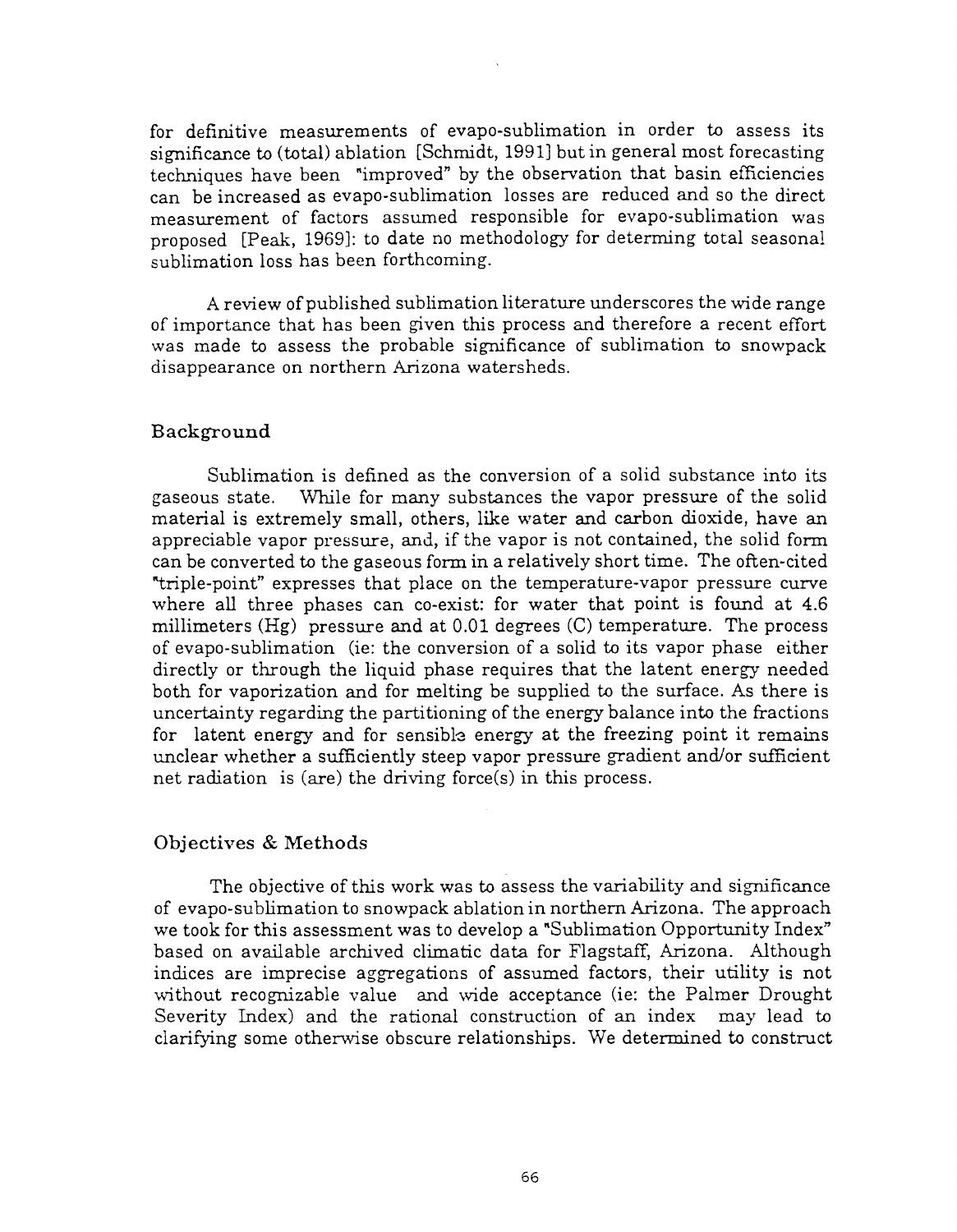an evapo-sublimation algorithm based four factors which we could reasonably derive from the National Weather Service three -hourly observations for the period 1965 -1986. These four factors are;

|        |     | vapor pressure gradient |  |
|--------|-----|-------------------------|--|
|        | 2.  | wind run                |  |
|        | -3. | radiation               |  |
| and 4. |     | air temperature.        |  |

As we also had access to the data in the monthly climatic summaries, and we were required -due to an absence of certain data values- to approximate several components needed to formulate the above -noted factors [namely, snow depth, snow surface temperature and all radiant energy values], we also decided to use that set's daily observed value for morning " snow-on-theground" to control the Sublimation Opportunity Index.

From the data available to us we constructed an approximately evenweighted 3-hourly index value that was set to zero in the absence of morning snow -on- the -ground values for any day in the 21 -year record. The index values were summed over each valid day and for each of the eight months (October- May) in the year at hand. Figure Two illustrates this procedure and the scaling factors used to weight the values.

<Figure Two>

# Results & Discussion

From the 21 -year data sets we developed two distinct indices: the first, a monthly uncorrected value and the second, a monthly index value corrected for the actual days in the month which had snow. The results are indicated by Figure Three and Table One.

<Figure Three> <Table One>

The between -year variability illustrated by Figure Three is further expanded by Figure Four and Figure Five which, respectively, demonstrate the intra -year variability by months as a function of the percentage of each month with snow. The years chosen for these figures were years with exceptional snowfall and little runoff (1967 -68) and low snowfall but average runoff (1984-85). Note that Figure Four uses the corrected values, while Figure Five uses un corrected SOI values. Tables One (above) and Two list the values used to construct these figures and their statistics.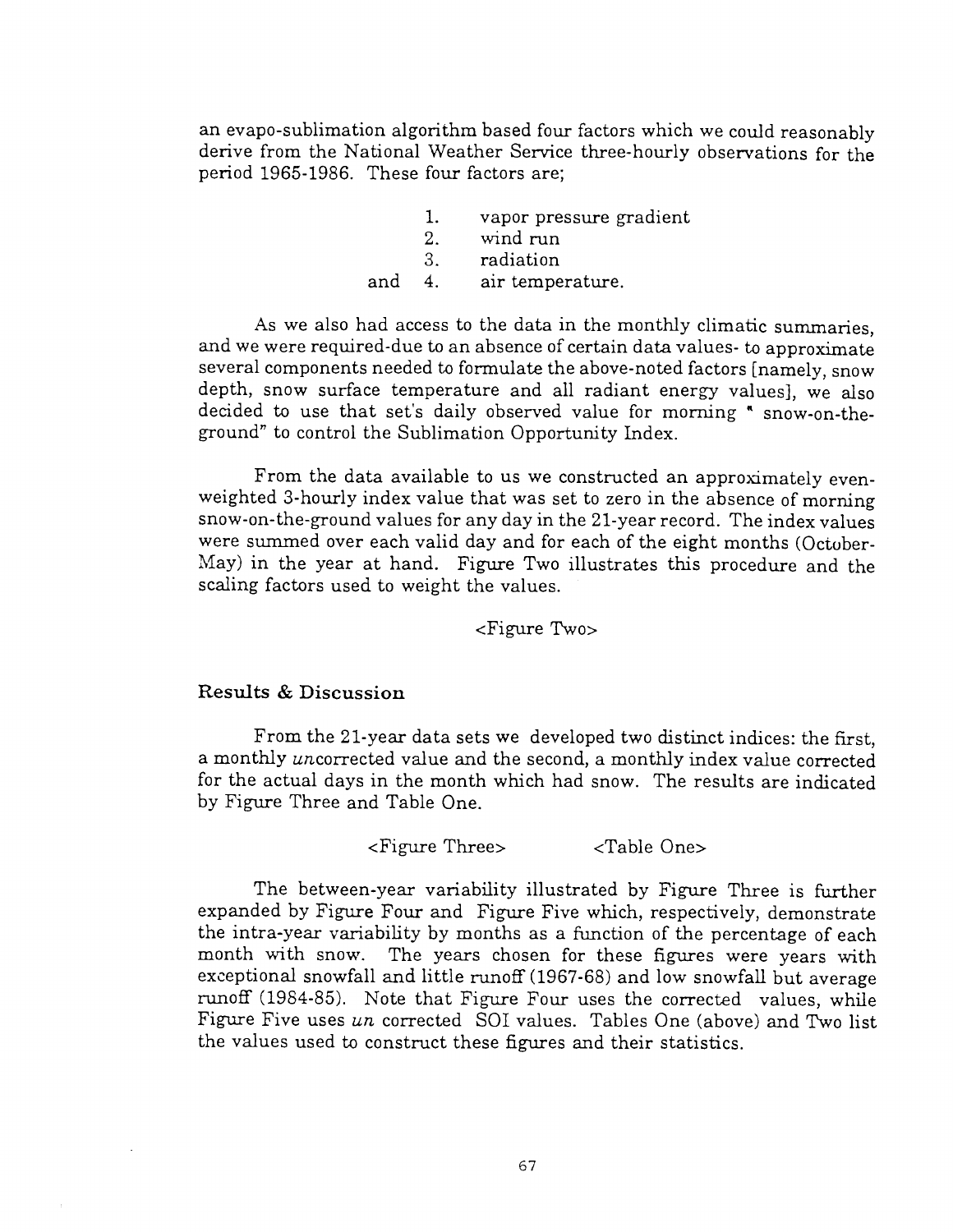

FIGURE ONE:

Possible Routes for Abstractions Before Snowmelt Runoff, Emphasing Evapo-Sublimation and Excluding Inflitrations

 $\frac{1}{2} \frac{1}{2} \frac{1}{2} \frac{1}{2} \frac{1}{2} \frac{1}{2} \frac{1}{2} \frac{1}{2}$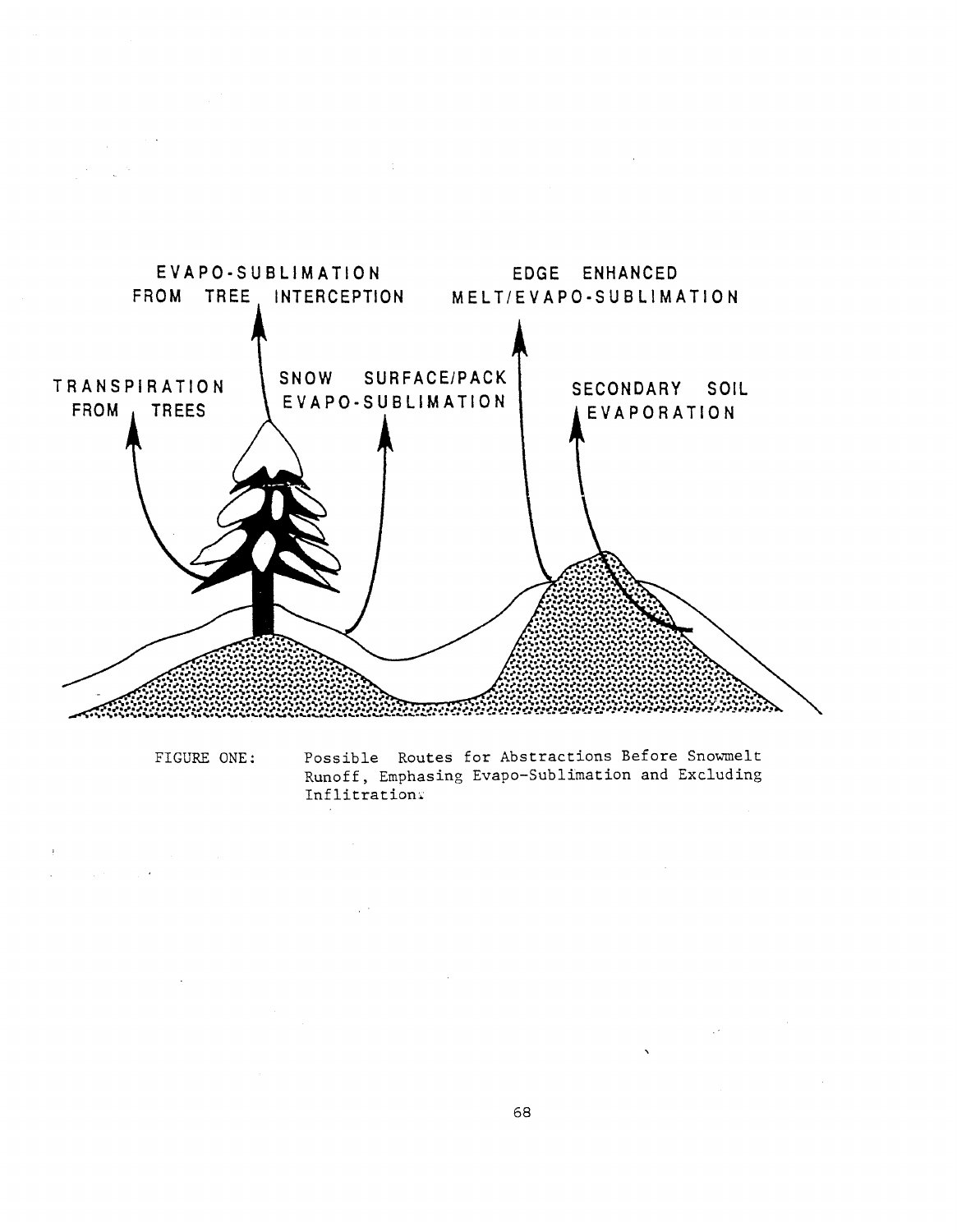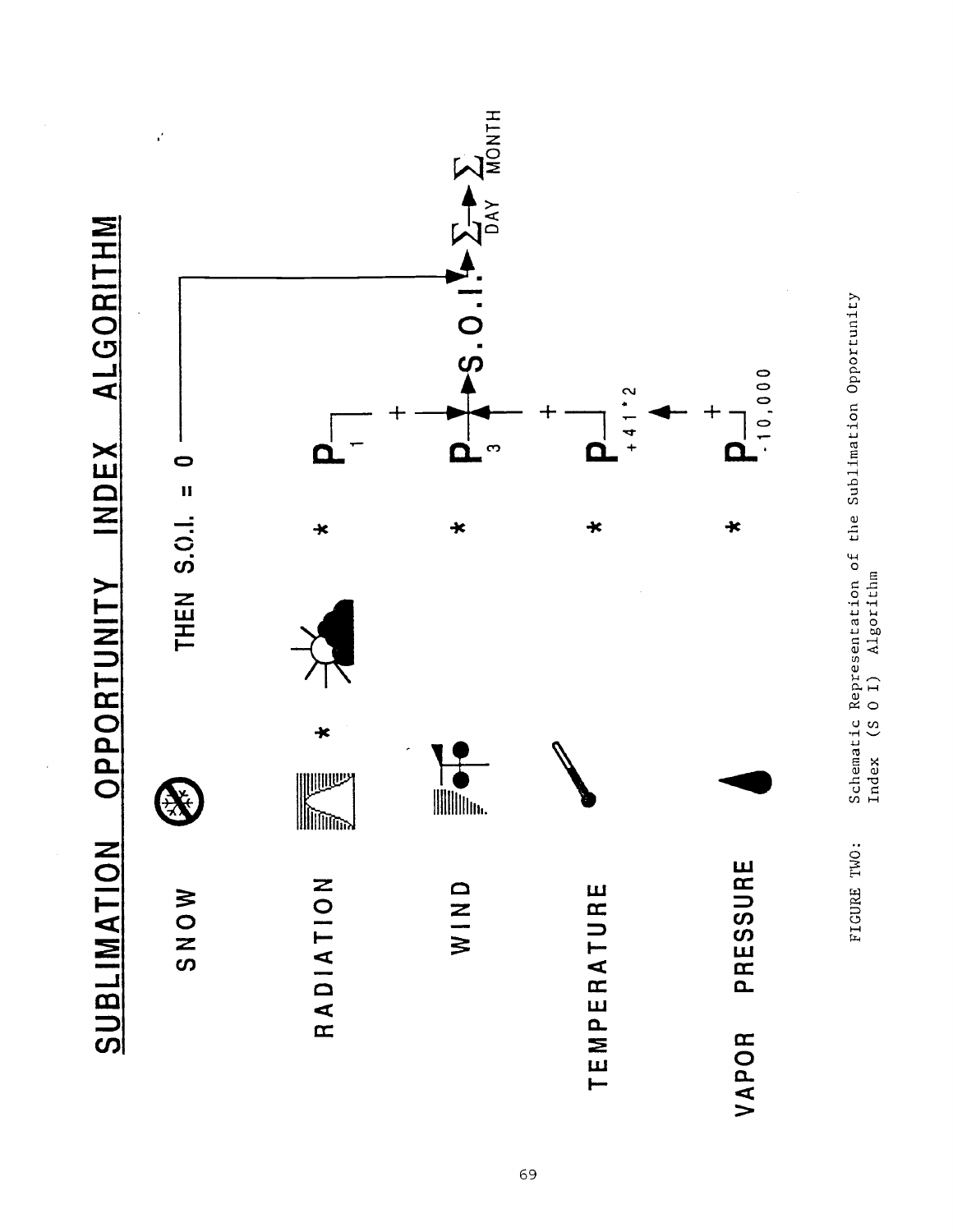

 $\epsilon$  .



 $\bar{z}$ 

 $\epsilon$ 

 $70$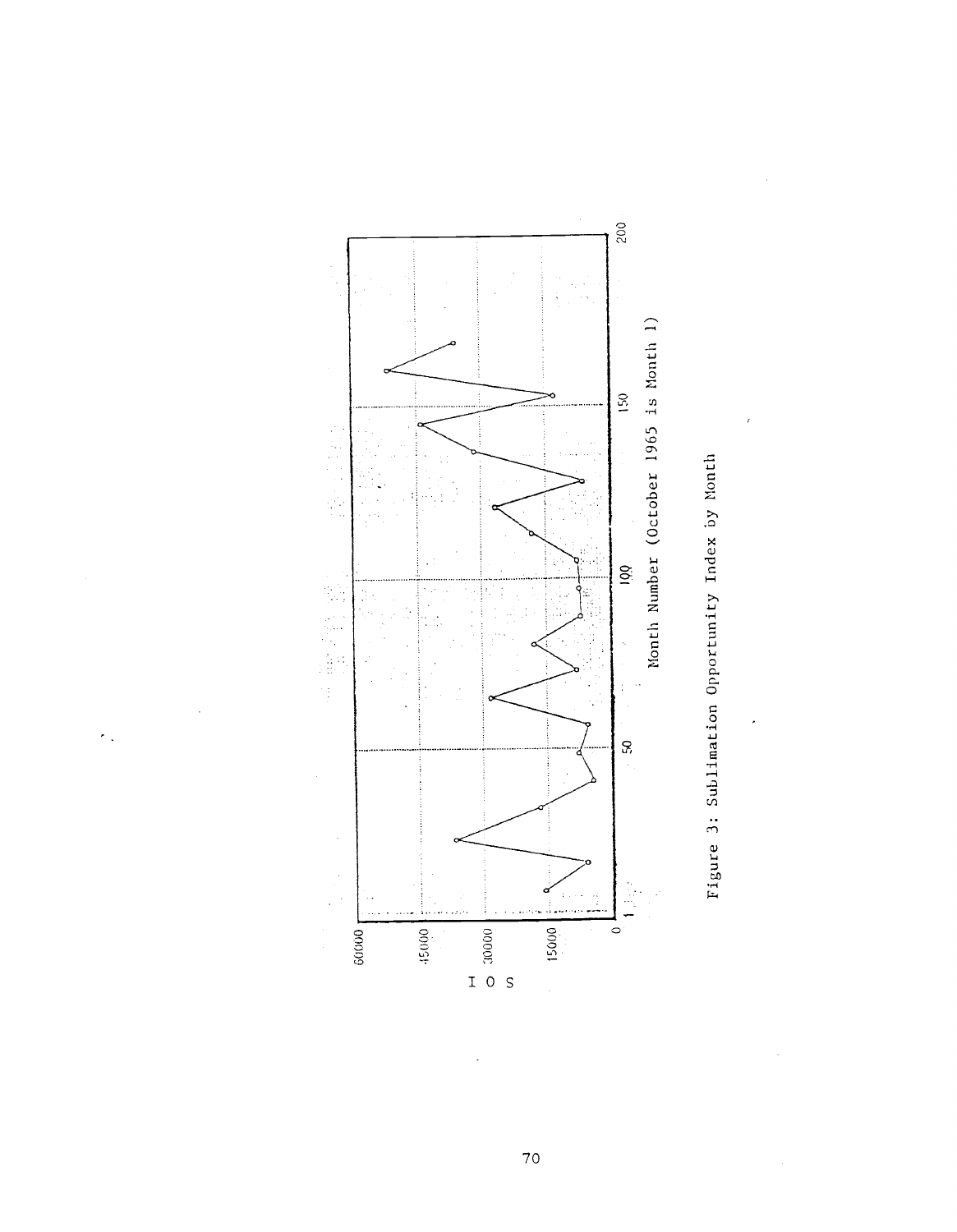

Figure 4: Corrected Sublimation Opportunity Index 1967-1968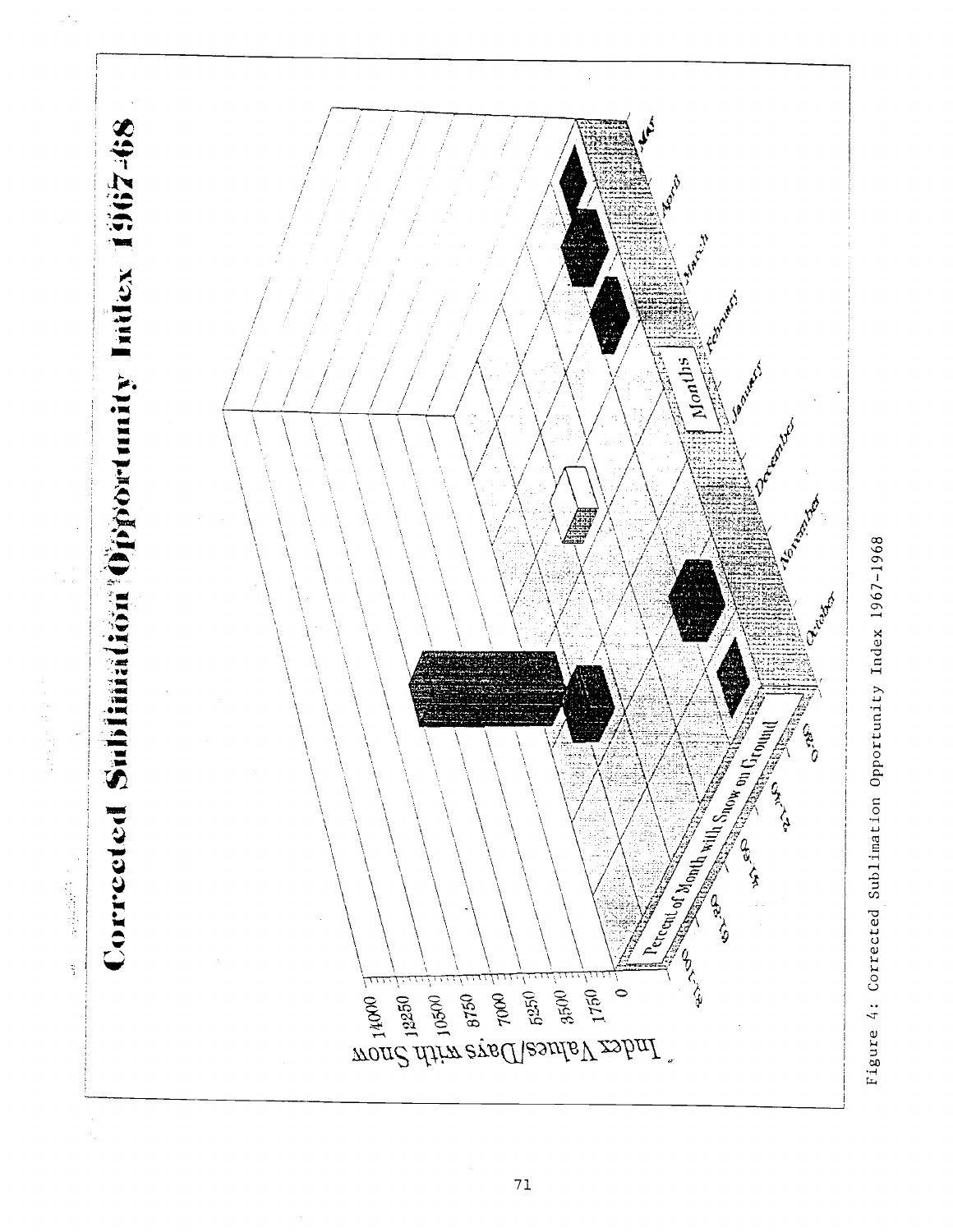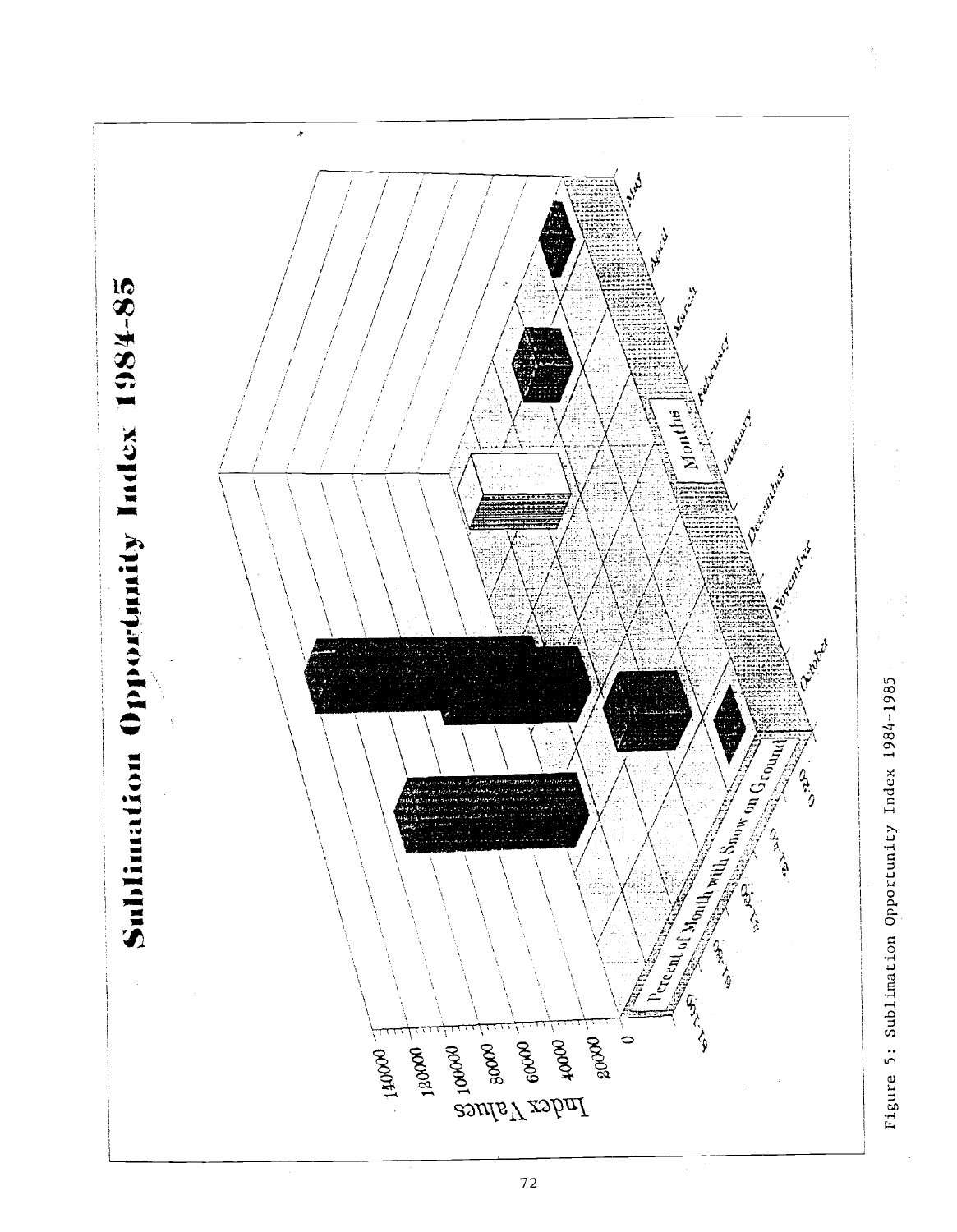|                   | DATE       | UNCORRECTED SUBLIMATION. | % DAYS WITH SNOW           |
|-------------------|------------|--------------------------|----------------------------|
|                   | IOCT 65-66 | OPPORTUNITY INDEX<br>000 | ON GROUND IN MONTH<br>o oo |
| INOV.             |            | 1898 00                  | 333                        |
| CEC               |            | 27428.71                 | 70.97                      |
| <b>JAN</b>        |            | 43163.23                 | 87.10                      |
| IFEB              |            | 39828.21                 | 75.00                      |
| <b>MAR</b><br>APR |            | 1098194                  | 19.35                      |
| <b>IMAY</b>       |            | 2170 00<br>000           | 3.33<br>0.00               |
|                   | IOCT 66-67 | 0.00                     | 000                        |
| <b>NOV</b>        |            | 4590 00                  | 10.00                      |
| DEC               |            | 7072 26                  | 12.90                      |
| <b>JAN</b>        |            | 24162.58                 | 45.16                      |
| FEB               |            | 000                      | 000                        |
| MAR               |            | 5143.27                  | 9.44                       |
| APR               |            | 5497 00                  | 13.33                      |
| MAY               | OCT 67-6B  | 000                      | 0.00                       |
| <b>NOV</b>        |            | 0.00<br>264B 31          | 000                        |
| DEC               |            | 27807.49                 | 667<br>6129                |
| <b>JAN</b>        |            | 238723.26                | 100.00                     |
| FEB               |            | 20295.00                 | 58.62                      |
| ima R             |            | 1343 09                  | 6.45                       |
| APR               |            | 231293                   | 6.67                       |
| <b>MAY</b>        |            | 000                      | 0.00                       |
| loCT.             | 68-69      | 000                      | 000                        |
| NOV<br>DEC        |            | 444 00                   | 3.33                       |
| JAN               |            | 2930742                  | 51.61                      |
| FEB               |            | 19060.65<br>4004B 93     | 41.94                      |
| IMAR              |            | 45655.16                 | 78.57<br>74.19             |
| IAPR              |            | 0.00                     | 0.00                       |
| MAY               |            | 000                      | 0.00                       |
|                   | OCT 69-70  | 000                      | 0.00                       |
| INOV              |            | 0.00                     | 0.00                       |
| DEC               |            | 000                      | 0.00                       |
| <b>JAN</b>        |            | 1327.74                  | 3.23                       |
| FEB               |            | 000                      | 0.00                       |
| MAR<br>APR        |            | 20119.35                 | 45 16                      |
| IMAY.             |            | 12748.00                 | 20.00                      |
| OCT.              | $70 - 71$  | 0.00<br>0.00             | 0.00<br>0.00               |
| NOV               |            | 998 00                   | 3.33                       |
| DEC               |            | 18244 12                 | 45.16                      |
| JAN               |            | 30860.80                 | 58.06                      |
| FEB               |            | 0.00                     | 000                        |
| MAR               |            | 10825.95                 | 16.13                      |
| APR               |            | 1356.69                  | 3.33                       |
| IMA Y             | OCT 71-72  | 0.00                     | 0.00                       |
| <b>NOV</b>        |            | 11739.92<br>2526.96      | 25.81                      |
| œc                |            | 30340.83                 | 6.67<br>61.29              |
| JAN               |            | 0.00                     | 0.00                       |
| ਸ਼ਿਛ              |            | 0.00                     | 0.00                       |
| MAR               |            | 0.00                     | 0.00                       |
| APR               |            | 0.00                     | 0.00                       |
| MAY               |            | 000                      | 0.00                       |
|                   | OCT 72-73  | 3218.71                  | 6 45                       |
| <b>NOV</b><br>DEC |            | 20418.00                 | 40.00                      |
| JAN               |            | 49224 45<br>49733 23     | <b>BO.60</b><br>100.00     |
| FEB               |            | 40492.50                 | 100.00                     |
| MAR               |            | 32347.74                 | 100.00                     |
| APR               |            | 28687.00                 | 50.00                      |
| MAY               |            | 0.00                     | 0.00                       |
| IOCT.             | $73 - 74$  | 0.00                     | 0.00                       |
| <b>NOV</b>        |            | 12797.00                 | 40.00                      |
| DEC               |            | 4700.32                  | 9.68                       |
| JAN<br>FEB        |            | 37476.77                 | 96.77                      |
| MAR               |            | 3893.57                  | 7.14                       |
| APR               |            | 5063.23<br>0.00          | 12.90                      |
| MAY               |            | 000                      | 0.00<br>0.00               |
| ¦0C⊤              | $74 - 75$  | 1533.87                  | 645                        |
| INOV              |            | 8674 00                  | 23.33                      |
| DEC               |            | 15196 45                 | 29.03                      |
| JAN               |            | 37766.13                 | 67.74                      |
| FEB               |            | 49969.29                 | 92.86                      |
| MAR               |            | 1994032                  | 38.71                      |
| IAPR              |            | 10401.00                 | 23.33                      |
| MAY               |            | 1324.84                  | 3.23                       |
| 10CT              | 75-76      | 0.00                     | 0.00                       |
| INOV.<br>DEC      |            | 4657.00                  | 10.00                      |
| JAN               |            | 51186.29<br>000          | 100.00<br>000              |
|                   |            |                          |                            |

Table 1; Tabular Values of Uncorrected Sublimation Opportunity Index (part 1)

 $\sim$ 

 $\Delta \sim 1$ 

 $\label{eq:2.1} \frac{1}{\sqrt{2}}\int_{\mathbb{R}^3} \left|\frac{d\mu}{d\mu}\right|^2 \left|\frac{d\mu}{d\mu}\right|^2 \left|\frac{d\mu}{d\mu}\right|^2 \left|\frac{d\mu}{d\mu}\right|^2 \left|\frac{d\mu}{d\mu}\right|^2 \left|\frac{d\mu}{d\mu}\right|^2 \left|\frac{d\mu}{d\mu}\right|^2 \left|\frac{d\mu}{d\mu}\right|^2 \left|\frac{d\mu}{d\mu}\right|^2 \left|\frac{d\mu}{d\mu}\right|^2 \left|\frac{d\mu}{d\mu}\right|^2 \left|\frac{d\mu}{d\mu}\$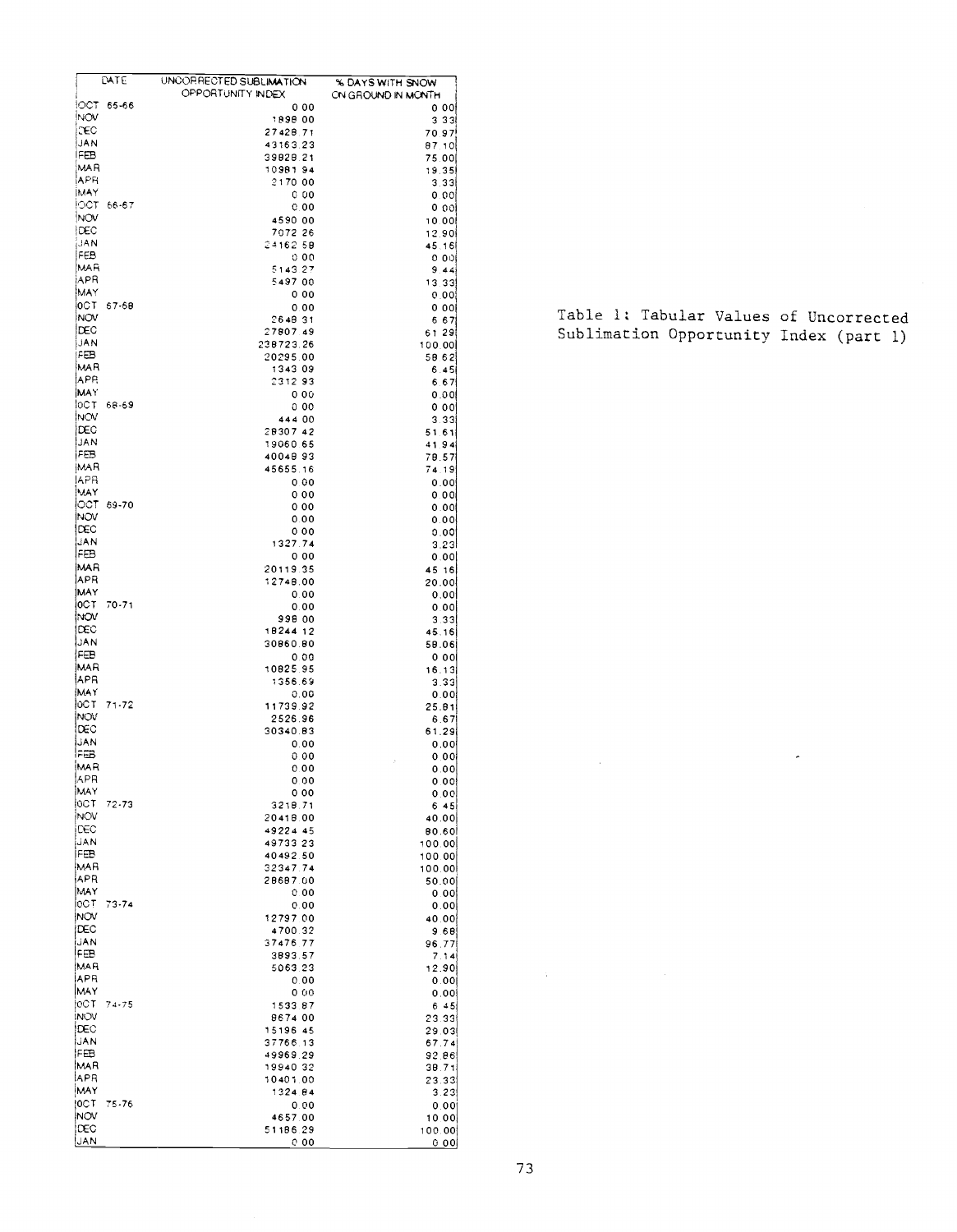| टउने        |              | 0.00      | 0 OO!             |  |
|-------------|--------------|-----------|-------------------|--|
| IMA A       |              | 0.00      | 0 O.              |  |
| APR)        |              | 000       | 0 001             |  |
| iMAY        |              | 000       | 000               |  |
|             |              |           |                   |  |
| IOCT.       | 76-77        | 0.00      | 0.00              |  |
| INOV        |              | 0.00      | 000               |  |
| IDEC        |              | 0.00      | 000               |  |
| IJAN        |              | 16198.06  | 67.74             |  |
|             |              |           | 17.86             |  |
| FEB         |              | 22401.43  |                   |  |
| MAR         |              | 9658 80   | 12.94             |  |
| <b>APR</b>  |              | 6656 00   | 13.33             |  |
| MAY         |              | 4459.35   | 000               |  |
|             |              | 000       | 999.00            |  |
| 10CT        | $77 - 70$    |           |                   |  |
| įNOV        |              | 000       | 999 00            |  |
| (DEC        |              | 0 0 0     | 999 00            |  |
| ¦JAN        |              | 22712.90  | 70.97             |  |
| FEB         |              | 34072.50  | 7786              |  |
|             |              | 2755 16   | 9.55              |  |
| <b>IMAR</b> |              |           |                   |  |
| APR         |              | 1180.00   | 3.33              |  |
| <b>IMAY</b> |              | 0.00      | 0.00              |  |
| 10CT        | 78-79        | 0.00      | 0.00              |  |
| <b>INOV</b> |              | 11173.00  | 30 00             |  |
|             |              | 34000.65  | 67 74             |  |
| DEC         |              |           |                   |  |
| <b>JAN</b>  |              | 23360.32  | 59.06             |  |
| FŒ          |              | 5021143   | 100 00            |  |
| MAR         |              | 26199.03  | 48.39             |  |
| <b>APR</b>  |              | 0.00      | 0.00              |  |
|             |              |           |                   |  |
| IMAY        |              | 000       | 0.00              |  |
| ¦0C⊤        | 79-80        | 000       | 0.00              |  |
| INOV.       |              | 5909 00   | 10.00             |  |
| IDEC        |              | 13039 35  | 32 26             |  |
| IJAN        |              | 39483.87  | 87.10             |  |
|             |              |           | 96 55             |  |
| FEB         |              | 5021793   |                   |  |
| MAR         |              | 102400.65 | 25.81             |  |
| iAPR        |              | 3759.00   | 667               |  |
| <b>MAY</b>  |              | 0.00      | 0.00              |  |
| OCT.        | 60-81        | 966.77    | 3.23              |  |
| INOV        |              | 0.00      | 0.00              |  |
|             |              |           |                   |  |
| DEC         |              | 2246.13   | 6 47              |  |
| <b>JAN</b>  |              | 3970.00   | 9.60              |  |
| FEB         |              | 12078.21  | 20.57             |  |
| IMAR        |              | 17349.68  | 51.61             |  |
| IA PR       |              | 5902.00   | 10.00             |  |
| MAY         |              |           | 0.00              |  |
|             |              | 0.00      |                   |  |
| OCT         | 81-82        | 0.00      | 000               |  |
| INOV        |              | 2020.00   | 333               |  |
| DEC         |              | 27111.58  | 32.34             |  |
| UAN         |              | 103867.74 | 100.00            |  |
| FŒ          |              | 80728.93  | 78.57             |  |
|             |              |           |                   |  |
| IMA A       |              | 32763.87  | 29.03             |  |
| APR         |              | 4220.00   | 3.33              |  |
| MAY         |              | 0.00      | 0.00              |  |
| .cCT        | 82-83        | 0.00      | 0.00              |  |
| INOV        |              | 11332.00  | 10.00             |  |
|             |              |           |                   |  |
| lc€c        |              | 118853.23 | $100.001$ $\cdot$ |  |
| IJAN        |              | 57669.71  | 41.94             |  |
| FEB         |              | 103328.57 | 79.57             |  |
| !MAR        |              | 5441032   | 45.16             |  |
| APR         |              | 6901.00   | 10 00             |  |
| MAY         |              | 0.00      | 0.00              |  |
|             |              |           |                   |  |
| ост         | <b>B3-84</b> | 000       | 0.00              |  |
| NOV         |              | 41620.00  | 33.33             |  |
| DEC         |              | 20530.00  | 25.91             |  |
| <b>JAN</b>  |              | 23410.65  | 16.13             |  |
| FEB         |              | 0.00      | 0.00              |  |
|             |              | 0.00      | 0.00              |  |
| MAR         |              |           |                   |  |
| APR         |              | 8469.00   | 6.67              |  |
| MAY         |              | 0.00      | 0.00              |  |
| 0CT.        | 84 85        | 0.00      | 0.00              |  |
| <b>NOV</b>  |              | 32793.00  | 26.67             |  |
| IDEC        |              | 98080.65  | 93.55             |  |
|             |              |           |                   |  |
| JAN         |              | 76814.52  | 67.61             |  |
| FEB         |              | 126063.57 | 85 71             |  |
| MAR         |              | 51033.87  | 4194              |  |
| APR         |              | 20457.00  | 20.00             |  |
| MAY         |              | 5594.52   | 645               |  |
|             |              |           | 000               |  |
| 0C.T        | 85-86        | 0.00      |                   |  |
| NOV         |              | 88150.00  | 66.67             |  |
| DEC         |              | 36431.61  | 32.26             |  |
| JAN         |              | 0.00      | 0.00              |  |
| FEB         |              | 77786.79  | 67.14             |  |
| MAR         |              | 83766.11  | 70 97             |  |
|             |              |           |                   |  |
| APR         |              | 0.00      | 0.00              |  |
| MAY         |              | 000       | 0.00              |  |

Table 1: Tabular Values of Uncorrected Sublimation Opportunity Index (part 2)

 $\sim 10^{11}$  km s  $^{-1}$ 

 $\sim 10^{-11}$